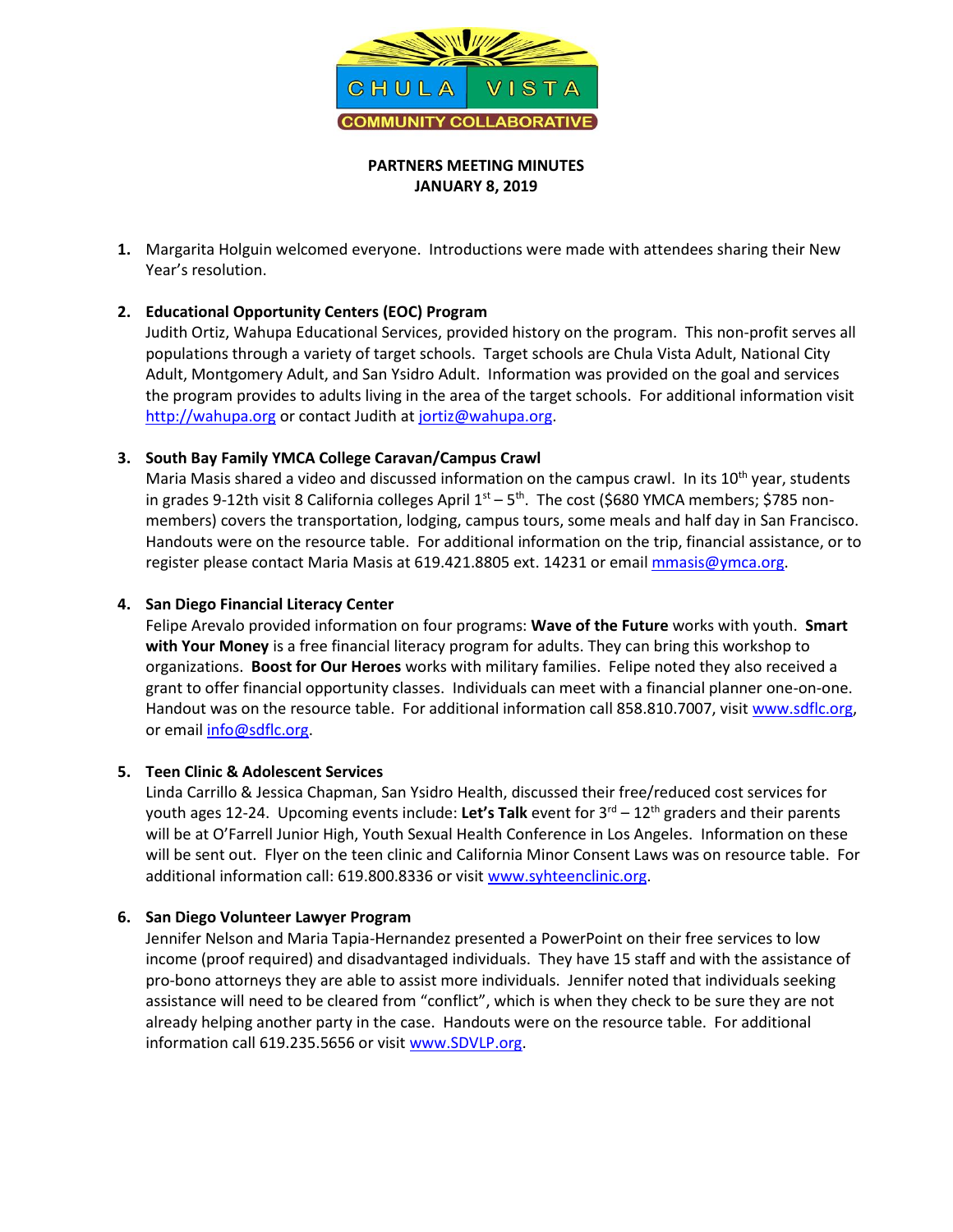#### **7. The Village Foundation**

Ken Sobel and Paola Nuñez provided information of the future of cannabis healthcare in Chula Vista. Ken shared his background, cannabis's medical benefits, various legislative measures that pertain to cannabis use and distribution, and the timeline for the CV Cannabis Village. He also discussed the plans for the Village to incorporate a medical clinic with nurses who have received training & education on cannabis care. Paola shared information on Cannabis Nurses Network's upcoming conference in San Diego from Feb. 28 – Mar.  $2^{nd}$ . Handouts were on the resource table. For additional information visitcannabisnursenetwork.com.

#### **8. SANDAG Regional Transportation Plan – Network Concepts Summary of Public Input.**

Margarita Holguin and Azucena Lopez de Nava presented a PowerPoint with the results of public input surveys. Key information included: different transportation solutions are needed in different regions; lower transit fares; infrastructure in areas with future housing growth; and pricing policies. Next month they will report specifically on the South Bay region. Handout was on the resource table.

#### **48 Partners signed in:**

Daniel Alkana, LSS Community Care Karla Alvarez-Malo, First Unitarian Universalist Church of San Diego Felipe Arevalo, San Diego Financial Literacy Center Jovita Arellano, Institute for Public Strategies Gabriela Baeza, Employment Development Dept. Evelyn Bates-Clark, South Bay Community Services Hazell Belvin, American Lung Association California Qamar Bradford, State of Calif., Dept. of Rehabilitation Ilana Brongiel, San Ysidro Health Center Jessica Chapman, M.A., San Ysidro Health Linda Carrillo, San Ysidro Health Crystal Conwright, Neighborhood House Association Juan Estrada, Molina Healthcare Lauren Flores, AETNA Andrew Gonzalez, Champions for Health Silvia Herstik, Public Consulting Group Carlie Hornback, Voices for Children Brian Kendrick, CRF Israel Lefebe, Child Welfare Services Gisela Licea, Dept. of Child Support Services Krystin Llanes, Family Health Centers of San Diego Lisbeth Lopez, San Diego County Delaiah Luna, Silent Voices Maria Masis, South Bay Family YMCA Maria Miramontes, Family Health Centers of San Diego Michaela Mitchell, San Diego Blood Bank Jennifer Nelson, San Diego Volunteer Lawyer Program Mayra Nunez, San Diego County Probation Patty O'Deane, University San Diego Legal Clinic Jennifer Ordinario, Child Development Associates Barbara Orozco-Valdivia, Health Net